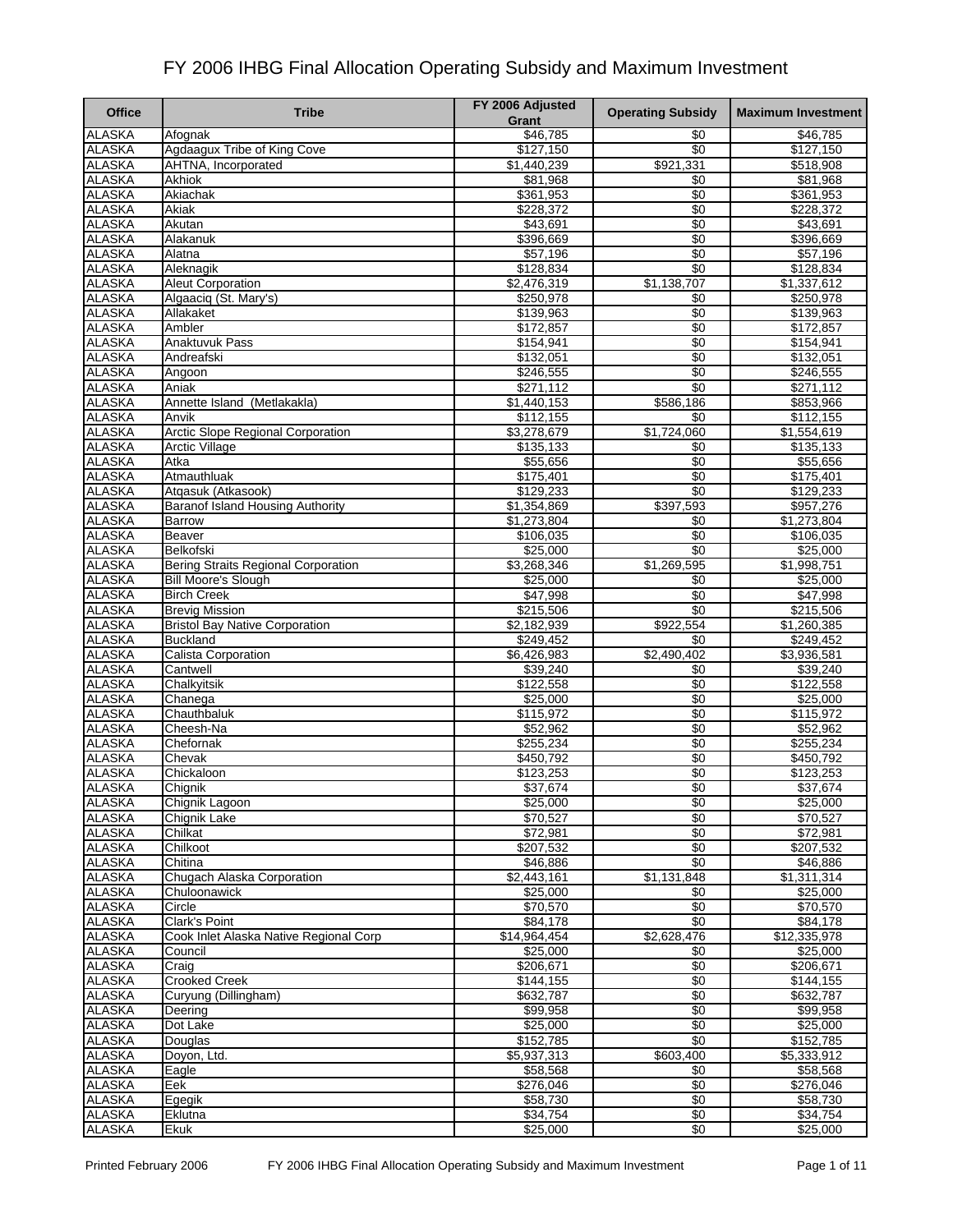| <b>Office</b>                  | <b>Tribe</b>                           | FY 2006 Adjusted<br>Grant | <b>Operating Subsidy</b> | <b>Maximum Investment</b> |
|--------------------------------|----------------------------------------|---------------------------|--------------------------|---------------------------|
| <b>ALASKA</b>                  | Ekwok                                  | \$125,157                 | \$0                      | \$125,157                 |
| <b>ALASKA</b>                  | Elim                                   | \$157,434                 | \$0                      | \$157,434                 |
| <b>ALASKA</b>                  | Emmonak                                | \$391,623                 | \$0                      | \$391,623                 |
| <b>ALASKA</b>                  | Evansville (Bettles Field)             | \$47,221                  | \$0                      | \$47,221                  |
| <b>ALASKA</b>                  | Evak                                   | \$140,530                 | \$0                      | \$140,530                 |
| <b>ALASKA</b>                  | <b>False Pass</b>                      | \$45,843                  | $\overline{50}$          | \$45,843                  |
| <b>ALASKA</b>                  | Fort Yukon                             | \$531,809                 | \$0                      | \$531,809                 |
| <b>ALASKA</b>                  | Gakona                                 | \$25,000                  | \$0                      | \$25,000                  |
| <b>ALASKA</b>                  | Galena                                 | \$203,689                 | \$0                      | \$203,689                 |
| <b>ALASKA</b>                  | Gambell                                | \$409,304                 | \$0                      | \$409,304                 |
| <b>ALASKA</b>                  | Georgetown                             | \$25,000                  | $\sqrt{6}$               | \$25,000                  |
| <b>ALASKA</b>                  | Golovin (Chinik)                       | \$97,478                  | \$0                      | \$97,478                  |
| <b>ALASKA</b>                  | Goodnews Bay                           | \$218,295                 | \$0                      | \$218,295                 |
| <b>ALASKA</b>                  | Grayling                               | \$182,414                 | $\overline{50}$          | \$182,414                 |
| <b>ALASKA</b>                  | Gulkana                                | \$57,693                  | $\sqrt[6]{3}$            | \$57,693                  |
| <b>ALASKA</b><br><b>ALASKA</b> | Hamilton                               | \$25,000<br>\$49,663      | \$0<br>\$0               | \$25,000<br>\$49,663      |
| <b>ALASKA</b>                  | <b>Healy Lake</b><br><b>Holy Cross</b> | \$170,889                 | \$0                      |                           |
| <b>ALASKA</b>                  | Hoonah                                 | \$260,825                 | \$0                      | \$170,889<br>\$260,825    |
| <b>ALASKA</b>                  | Hooper Bay                             | \$733,795                 | \$0                      | \$733,795                 |
| <b>ALASKA</b>                  | Hughes                                 | \$66,437                  | \$0                      | \$66,437                  |
| <b>ALASKA</b>                  | Huslia                                 | \$212,483                 | \$0                      | \$212,483                 |
| <b>ALASKA</b>                  | Hydaburg                               | \$174,113                 | \$0                      | \$174,113                 |
| <b>ALASKA</b>                  | Igiugig                                | \$28,507                  | \$0                      | \$28,507                  |
| <b>ALASKA</b>                  | Iliamna                                | \$35,961                  | \$0                      | \$35,961                  |
| <b>ALASKA</b>                  | Inalik (Diomede)                       | \$146,980                 | \$0                      | \$146,980                 |
| <b>ALASKA</b>                  | Ivanof Bay                             | \$25,000                  | \$0                      | \$25,000                  |
| <b>ALASKA</b>                  | Kaguyak                                | \$25,000                  | \$0                      | \$25,000                  |
| <b>ALASKA</b>                  | Kake                                   | \$310,734                 | \$0                      | \$310,734                 |
| <b>ALASKA</b>                  | Kaktovik                               | \$147,711                 | \$0                      | \$147,711                 |
| <b>ALASKA</b>                  | Kalskag                                | \$165,607                 | $\overline{50}$          | \$165,607                 |
| <b>ALASKA</b>                  | Kaltag                                 | \$174,463                 | \$0                      | \$174,463                 |
| <b>ALASKA</b>                  | Kanatak                                | \$25,000                  | \$0                      | \$25,000                  |
| <b>ALASKA</b>                  | Karluk                                 | \$36,703                  | $\overline{50}$          | \$36,703                  |
| <b>ALASKA</b>                  | Kasigluk                               | \$346,016                 | \$0                      | \$346,016                 |
| <b>ALASKA</b>                  | Kassan                                 | \$27,019                  | \$0                      | \$27,019                  |
| <b>ALASKA</b>                  | Kenaitze                               | \$751,333                 | \$0                      | \$751,333                 |
| <b>ALASKA</b>                  | Ketchikan                              | \$952,221                 | \$0                      | \$952,221                 |
| <b>ALASKA</b>                  | Kiana                                  | \$254,733                 | $\overline{50}$          | \$254,733                 |
| <b>ALASKA</b>                  | King Island                            | \$93,332                  | \$0                      | \$93,332                  |
| <b>ALASKA</b>                  | King Salmon                            | \$25,000                  | \$0                      | \$25,000                  |
| <b>ALASKA</b>                  | Kipnuk                                 | \$445,112                 | \$0                      | \$445,112                 |
| <b>ALASKA</b>                  | Kivalina                               | $\sqrt{$247,765}$         | \$0                      | \$247,765                 |
| <b>ALASKA</b>                  | Klawock                                | \$189,340                 | \$0                      | \$189,340                 |
| <b>ALASKA</b>                  | Kluti Kaah (Copper Center)             | \$129,815                 | \$0                      | \$129,815                 |
| <b>ALASKA</b>                  | Knik                                   | \$515,528                 | \$0                      | \$515,528                 |
| <b>ALASKA</b><br><b>ALASKA</b> | Kobuk<br>Kokhanok                      | \$120,936<br>\$143,895    | \$0<br>\$0               | \$120,936<br>\$143,895    |
| <b>ALASKA</b>                  | Koliganek                              | \$156,364                 | \$0                      | \$156,364                 |
| <b>ALASKA</b>                  | Kongiganak                             | \$247,894                 | \$0                      | \$247,894                 |
| <b>ALASKA</b>                  | Koniag, Incorporated                   | \$3,282,185               | \$2,164,404              | \$1,117,781               |
| <b>ALASKA</b>                  | Kotlik                                 | \$331,936                 | \$0                      | \$331,936                 |
| <b>ALASKA</b>                  | Kotzebue                               | \$1,079,518               | \$0                      | \$1,079,518               |
| <b>ALASKA</b>                  | Kovuk                                  | \$119,649                 | \$0                      | \$119,649                 |
| <b>ALASKA</b>                  | Koyukuk                                | \$106,658                 | \$0                      | \$106,658                 |
| <b>ALASKA</b>                  | Kwethluk                               | \$537,242                 | $\overline{50}$          | \$537,242                 |
| <b>ALASKA</b>                  | Kwigillingok                           | \$209,319                 | \$0                      | \$209,319                 |
| <b>ALASKA</b>                  | Kwinhagak (Quinhagak)                  | \$445,132                 | \$0                      | \$445,132                 |
| <b>ALASKA</b>                  | Larsen Bay                             | \$45,279                  | \$0                      | \$45,279                  |
| <b>ALASKA</b>                  | Lesnoi (Woody Island)                  | \$26,822                  | \$0                      | \$26,822                  |
| <b>ALASKA</b>                  | Levelock                               | \$97,294                  | $\sqrt{6}$               | \$97,294                  |
| <b>ALASKA</b>                  | Lime Village                           | \$40,114                  | \$0                      | \$40,114                  |
| <b>ALASKA</b>                  | Lower Kalskag                          | \$213,574                 | \$0                      | \$213,574                 |
| <b>ALASKA</b>                  | <b>Manley Hot Springs</b>              | \$55,156                  | \$0                      | \$55,156                  |
| <b>ALASKA</b>                  | Manokotak                              | \$249,760                 | \$0                      | \$249,760                 |
| <b>ALASKA</b>                  | Marshall                               | \$260,923                 | \$0                      | \$260,923                 |
| <b>ALASKA</b>                  | Mary's Igloo                           | \$25,000                  | \$0                      | \$25,000                  |
| <b>ALASKA</b>                  | <b>McGrath</b>                         | \$149,463                 | \$0                      | \$149,463                 |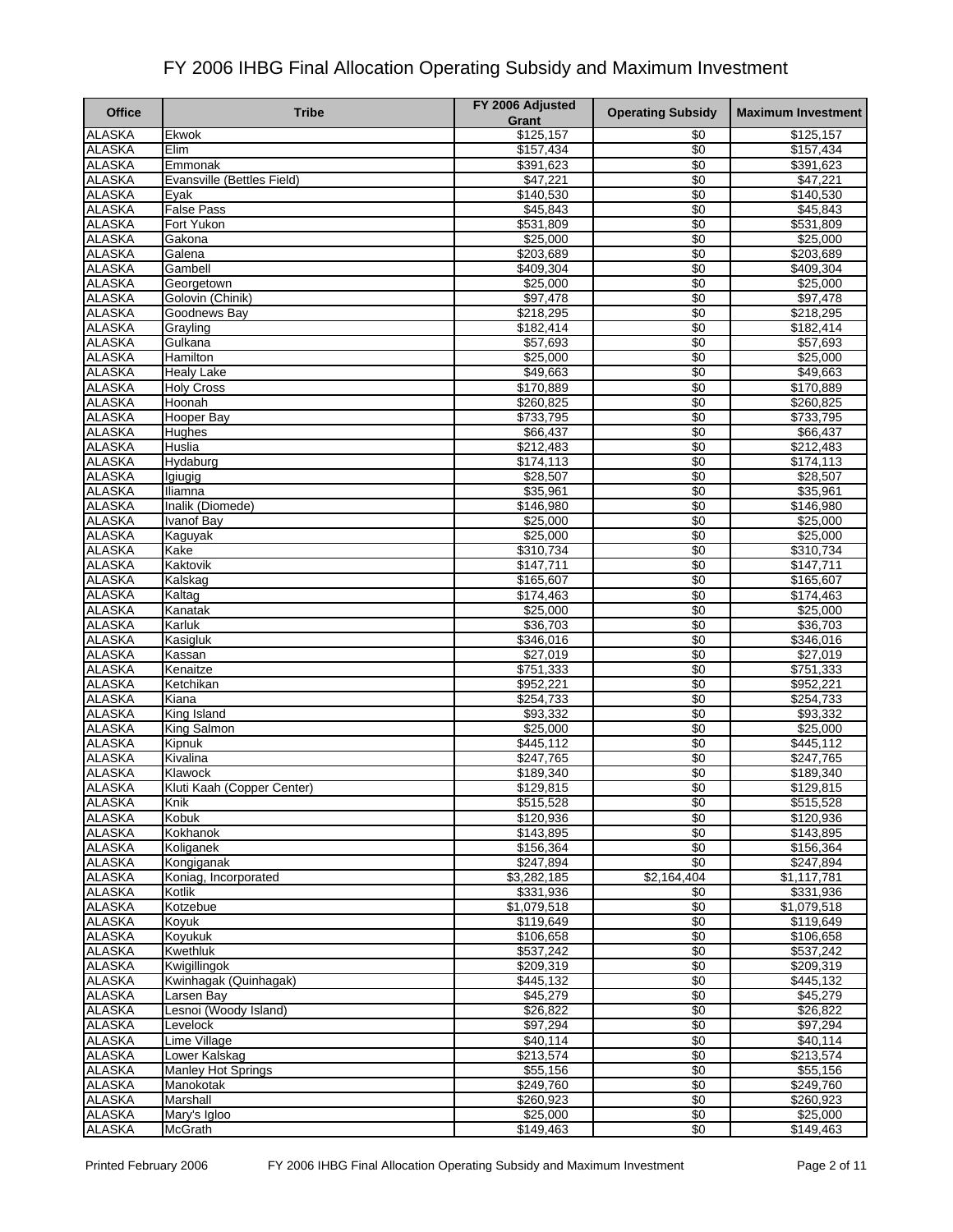| <b>Office</b>                  | <b>Tribe</b>                      | FY 2006 Adjusted<br>Grant | <b>Operating Subsidy</b> | <b>Maximum Investment</b> |
|--------------------------------|-----------------------------------|---------------------------|--------------------------|---------------------------|
| <b>ALASKA</b>                  | Mekoryuk                          | \$122,193                 | \$0                      | \$122,193                 |
| <b>ALASKA</b>                  | Mentasta                          | \$75,268                  | \$0                      | \$75,268                  |
| <b>ALASKA</b>                  | Minto                             | \$206,323                 | \$0                      | \$206,323                 |
| <b>ALASKA</b>                  | Mountain Village (Asa'Carsarmiut) | \$354,458                 | $\overline{50}$          | \$354,458                 |
| <b>ALASKA</b>                  | <b>Naknek</b>                     | \$123,859                 | \$0                      | \$123,859                 |
| <b>ALASKA</b>                  | <b>NANA Corporation</b>           | \$2,694,573               | \$1,439,480              | \$1,255,092               |
| <b>ALASKA</b>                  | Nanwelek (English Bay)            | \$99,249                  | \$0                      | \$99,249                  |
| <b>ALASKA</b>                  | Napaimute                         | \$25,000                  | \$0                      | \$25,000                  |
| <b>ALASKA</b>                  | Napakiak                          | \$283,595                 | \$0                      | \$283,595                 |
| <b>ALASKA</b>                  | Napaskiak                         | \$283,902                 | \$0                      | \$283,902                 |
| <b>ALASKA</b>                  | Nelson Lagoon                     | \$30,169                  | $\sqrt{6}$               | \$30,169                  |
| <b>ALASKA</b><br><b>ALASKA</b> | Nenana                            | \$143,038                 | \$0<br>\$0               | \$143,038                 |
| <b>ALASKA</b>                  | New Stuyahok<br>Newhalen          | \$320,253<br>\$75,952     | $\overline{50}$          | \$320,253<br>\$75,952     |
| <b>ALASKA</b>                  | Newtok                            | \$182,093                 | \$0                      | \$182,093                 |
| <b>ALASKA</b>                  | Nightmute                         | \$137,108                 | \$0                      | \$137,108                 |
| <b>ALASKA</b>                  | Nikolai                           | \$92,746                  | \$0                      | \$92,746                  |
| <b>ALASKA</b>                  | Nikolski                          | \$25,000                  | \$0                      | \$25,000                  |
| <b>ALASKA</b>                  | Ninilchik                         | \$351,665                 | \$0                      | \$351,665                 |
| <b>ALASKA</b>                  | Noatak                            | \$264,220                 | \$0                      | \$264,220                 |
| <b>ALASKA</b>                  | Nome                              | \$867,319                 | \$0                      | \$867,319                 |
| <b>ALASKA</b>                  | Nondalton                         | \$172,118                 | \$0                      | \$172,118                 |
| <b>ALASKA</b>                  | Noorvik                           | \$271,842                 | \$0                      | \$271,842                 |
| <b>ALASKA</b>                  | Northway                          | \$148,569                 | \$0                      | \$148,569                 |
| <b>ALASKA</b>                  | Nuigsut                           | \$285,606                 | \$0                      | \$285,606                 |
| <b>ALASKA</b>                  | Nulato                            | \$226,579                 | \$0                      | \$226,579                 |
| <b>ALASKA</b>                  | Nunapitchuk                       | \$285,153                 | \$0                      | \$285,153                 |
| <b>ALASKA</b>                  | Ohogamiut                         | \$25,000                  | \$0                      | \$25,000                  |
| <b>ALASKA</b>                  | Old Harbor                        | \$166,315                 | \$0                      | \$166,315                 |
| <b>ALASKA</b>                  | Orutsararmuit (Bethel)            | \$1,731,554               | \$0                      | \$1,731,554               |
| <b>ALASKA</b>                  | Oscarville                        | \$71,178                  | $\overline{50}$          | \$71,178                  |
| <b>ALASKA</b>                  | Ouzinkie                          | \$92,567                  | \$0                      | \$92,567                  |
| <b>ALASKA</b>                  | Paimiut                           | \$25,000                  | \$0                      | \$25,000                  |
| <b>ALASKA</b>                  | Pauloff Harbor Village            | \$25,000                  | $\sqrt{6}$               | \$25,000                  |
| <b>ALASKA</b><br><b>ALASKA</b> | Pedro Bay<br>Perryville           | \$25,000<br>\$78,738      | \$0<br>$\overline{50}$   | \$25,000<br>\$78,738      |
| <b>ALASKA</b>                  | Petersburg                        | \$216,710                 | \$0                      | \$216,710                 |
| <b>ALASKA</b>                  | <b>Pilot Point</b>                | \$62,495                  | \$0                      | \$62,495                  |
| <b>ALASKA</b>                  | <b>Pilot Station</b>              | \$329,180                 | $\sqrt{6}$               | \$329,180                 |
| <b>ALASKA</b>                  | Pitka's Point                     | \$81,188                  | \$0                      | \$81,188                  |
| <b>ALASKA</b>                  | Platinum                          | \$53,469                  | \$0                      | \$53,469                  |
| <b>ALASKA</b>                  | Point Hope                        | \$380,641                 | \$0                      | \$380,641                 |
| <b>ALASKA</b>                  | Point Lay                         | $\overline{$166,718}$     | \$0                      | \$166,718                 |
| <b>ALASKA</b>                  | Port Graham                       | \$68,490                  | \$0                      | \$68,490                  |
| <b>ALASKA</b>                  | Port Heiden                       | \$51,721                  | \$0                      | \$51,721                  |
| <b>ALASKA</b>                  | Port Lions                        | \$100,458                 | \$0                      | \$100,458                 |
| <b>ALASKA</b>                  | Portage Creek                     | \$25,000                  | \$0                      | \$25,000                  |
| <b>ALASKA</b>                  | Qagan Tayagungin (Sand Point)     | \$144,112                 | \$0                      | \$144,112                 |
| <b>ALASKA</b>                  | Qawalangin (Unalaska)             | \$113,006                 | \$0                      | \$113,006                 |
| <b>ALASKA</b>                  | Rampart                           | \$58,874                  | \$0                      | \$58,874                  |
| <b>ALASKA</b>                  | <b>Red Devil</b>                  | \$51,883                  | $\overline{50}$          | \$51,883                  |
| <b>ALASKA</b>                  | Ruby                              | \$182,355                 | \$0                      | \$182,355                 |
| <b>ALASKA</b>                  | Russian Mission (Chuathbaluk)     | \$138,330                 | \$0                      | \$138,330                 |
| <b>ALASKA</b><br><b>ALASKA</b> | Saint George<br>Saint Michael     | \$70,508<br>\$207,589     | \$0<br>\$0               | \$70,508<br>\$207,589     |
| <b>ALASKA</b>                  | Saint Paul                        | \$307,661                 | $\overline{50}$          | \$307,661                 |
| <b>ALASKA</b>                  | Salamatoff                        | \$32,089                  | \$0                      | \$32,089                  |
| <b>ALASKA</b>                  | Savoonga                          | \$507,847                 | $\overline{50}$          | \$507,847                 |
| <b>ALASKA</b>                  | Saxman                            | \$79,051                  | \$0                      | \$79,051                  |
| <b>ALASKA</b>                  | Scammon Bay                       | \$278,714                 | \$0                      | \$278,714                 |
| <b>ALASKA</b>                  | Selawik                           | \$392,162                 | \$0                      | \$392,162                 |
| <b>ALASKA</b>                  | Seldovia                          | \$63,379                  | \$0                      | \$63,379                  |
| <b>ALASKA</b>                  | Shageluk                          | \$108,347                 | $\sqrt{6}$               | \$108,347                 |
| <b>ALASKA</b>                  | Shaktoolik                        | \$121,199                 | \$0                      | \$121,199                 |
| <b>ALASKA</b>                  | Sheldon's Point                   | \$127,803                 | $\sqrt{6}$               | \$127,803                 |
| <b>ALASKA</b>                  | Shishmaref                        | \$409,665                 | \$0                      | \$409,665                 |
| <b>ALASKA</b>                  | Shungnak                          | \$143,109                 | \$0                      | \$143,109                 |
| <b>ALASKA</b>                  | Skagway                           | \$40,920                  | \$0                      | \$40,920                  |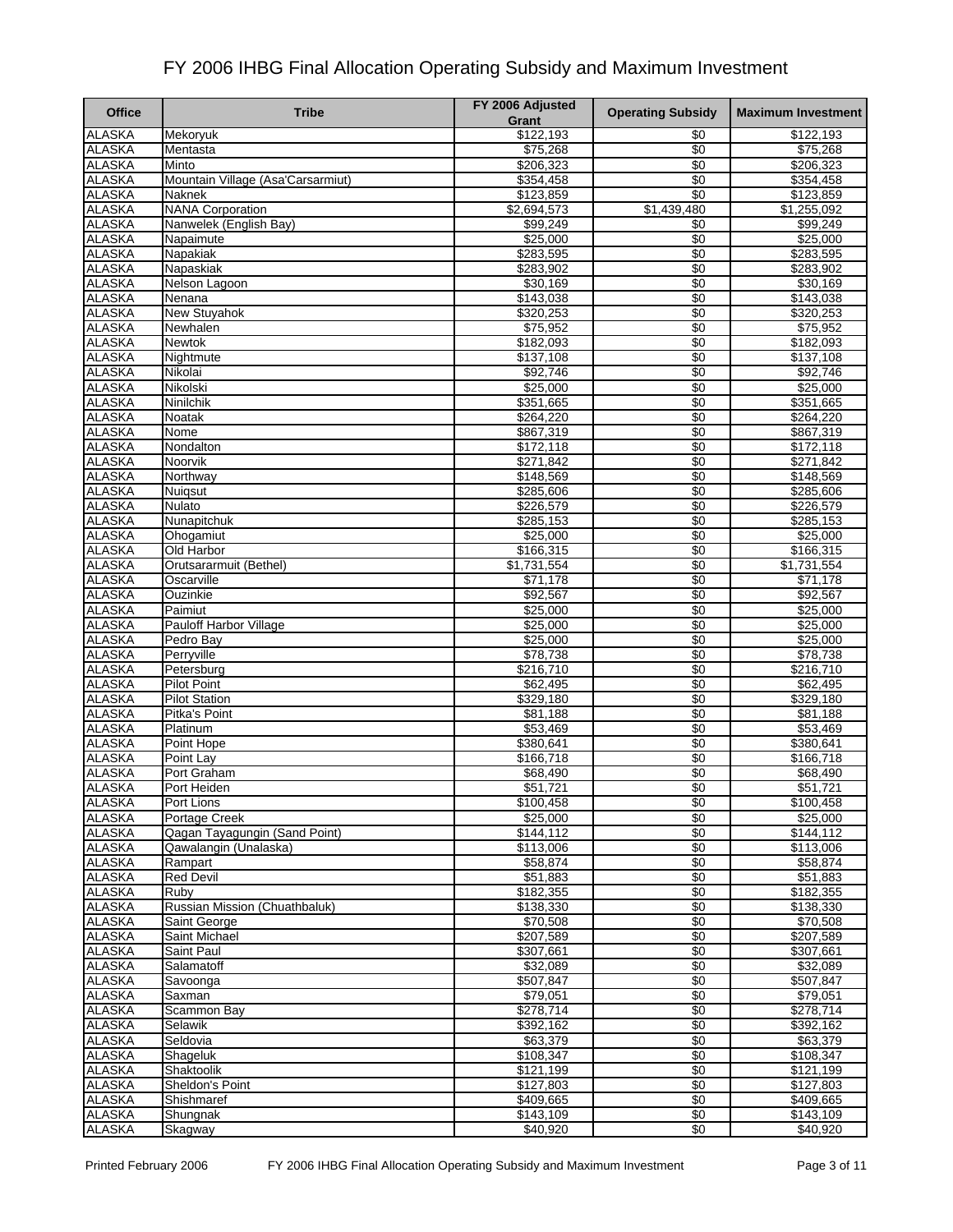| <b>Office</b>       | <b>Tribe</b>                     | FY 2006 Adjusted<br>Grant | <b>Operating Subsidy</b> | <b>Maximum Investment</b> |
|---------------------|----------------------------------|---------------------------|--------------------------|---------------------------|
| <b>ALASKA</b>       | Sleetmute                        | \$93,038                  | \$0                      | \$93,038                  |
| <b>ALASKA</b>       | Solomon                          | \$25,000                  | \$0                      | \$25,000                  |
| <b>ALASKA</b>       | South Naknek                     | \$75,650                  | \$0                      | \$75,650                  |
| <b>ALASKA</b>       | <b>Stebbins</b>                  | \$374,455                 | \$0                      | \$374,455                 |
| <b>ALASKA</b>       | <b>Stevens Village</b>           | \$99,529                  | \$0                      | \$99,529                  |
| <b>ALASKA</b>       | <b>Stony River</b>               | \$84,218                  | $\overline{50}$          | \$84,218                  |
| <b>ALASKA</b>       | Sun'aq Tribe of Kodiak           | \$237,305                 | $\overline{30}$          | \$237,305                 |
| <b>ALASKA</b>       | Takotna                          | \$33,345                  | $\overline{30}$          | \$33,345                  |
| <b>ALASKA</b>       | Tanacross                        | \$150,060                 | $\sqrt{6}$               | \$150,060                 |
| <b>ALASKA</b>       | Tanana                           | \$270,417                 | \$0                      | \$270,417                 |
| <b>ALASKA</b>       | <b>Tatitlek</b>                  | \$64,820                  | \$0                      | \$64,820                  |
| <b>ALASKA</b>       | Tazlina                          | \$26,326                  | \$0                      | \$26,326                  |
| <b>ALASKA</b>       | Telida                           | \$25,000                  | \$0                      | \$25,000                  |
| <b>ALASKA</b>       | Teller                           | \$199,773                 | \$0                      | \$199,773                 |
| <b>ALASKA</b>       | Tetlin                           | \$149,556                 | $\overline{30}$          | \$149,556                 |
| <b>ALASKA</b>       | Tlingit-Haida Central Council    | \$5,757,297               | \$2,225,056              | \$3,532,241               |
| <b>ALASKA</b>       | Togiak                           | \$625,727                 | \$0                      | \$625,727                 |
| <b>ALASKA</b>       | Toksook Bay-Nunakauyarmuit Tribe | \$280,944                 | \$0                      | \$280,944                 |
| <b>ALASKA</b>       | Tuluksak                         | \$257,976                 | \$0                      | \$257,976                 |
| <b>ALASKA</b>       | Tuntutuliak                      | \$226,389                 | \$0                      | \$226,389                 |
| <b>ALASKA</b>       | Tununak                          | \$260,864                 | $\overline{30}$          | \$260,864                 |
| <b>ALASKA</b>       | <b>Twin Hills</b>                | $\overline{$}51,072$      | $\overline{50}$          | \$51,072                  |
| <b>ALASKA</b>       | Tyonek                           | $\overline{$123,799}$     | \$0                      | \$123,799                 |
| <b>ALASKA</b>       | Ugashik                          | \$25,000                  | \$0                      | \$25,000                  |
| <b>ALASKA</b>       | Umkumiute                        | \$25,000                  | $\sqrt{6}$               | \$25,000                  |
| <b>ALASKA</b>       | Unalakleet                       | \$339,355                 | \$0                      | \$339,355                 |
| <b>ALASKA</b>       | Unga                             | \$25,000                  | $\sqrt{6}$               | \$25,000                  |
| <b>ALASKA</b>       | Venetie                          | \$141,662                 | \$0                      | \$141,662                 |
| <b>ALASKA</b>       | Wainwright                       | \$320,516                 | \$0                      | \$320,516                 |
| <b>ALASKA</b>       | Wales                            | \$129,826                 | \$0                      | \$129,826                 |
| <b>ALASKA</b>       | White Mountain                   | \$183,833                 | \$0                      | \$183,833                 |
| <b>ALASKA</b>       | Wrangell                         | \$198,530                 | \$0                      | \$198,530                 |
| <b>ALASKA</b>       | Yakutat                          | \$159,388                 | \$0                      | \$159,388                 |
| <b>ALASKA TOTAL</b> |                                  | \$98,107,947              | \$19,643,092             | \$78,464,855              |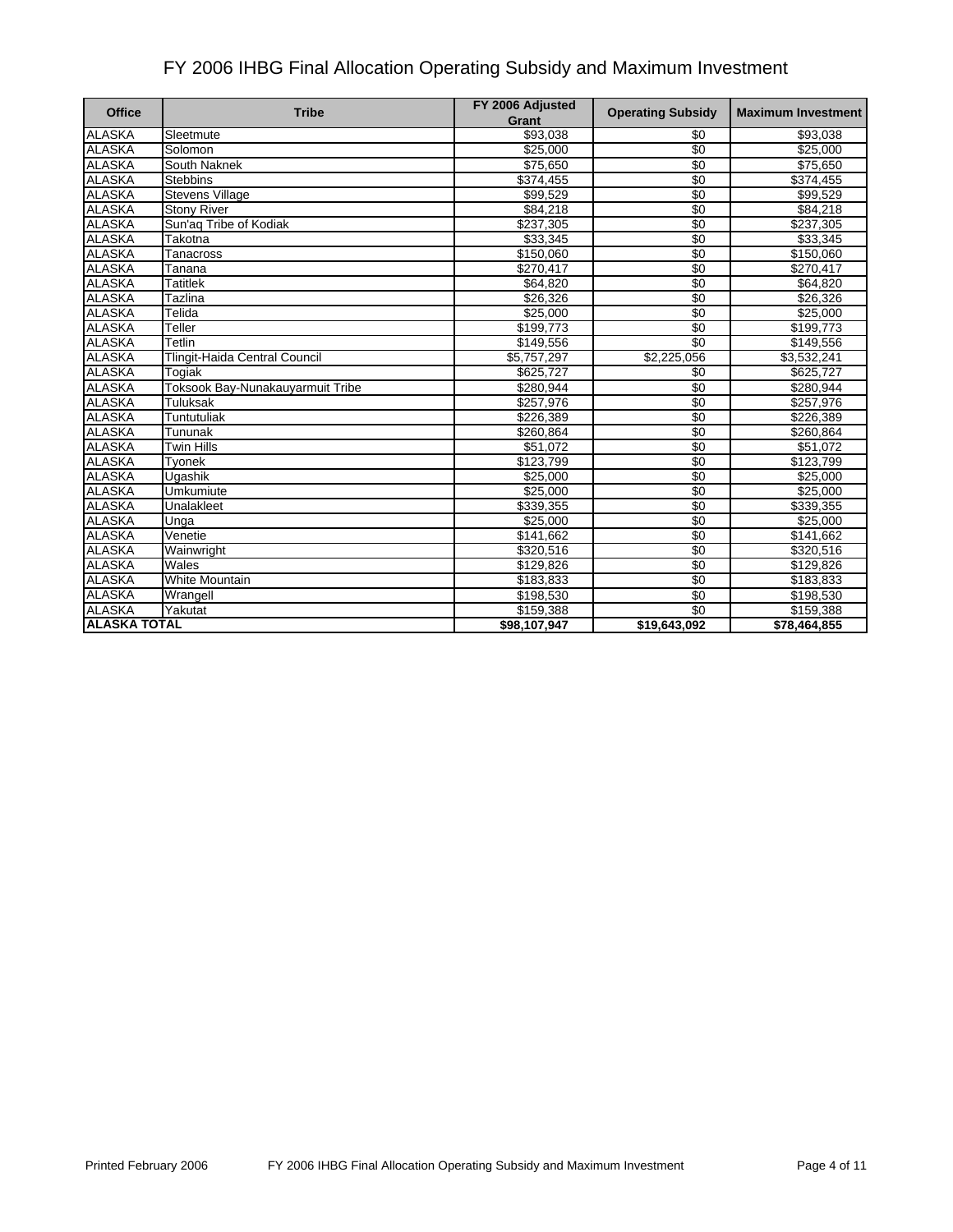| <b>Office</b>                    | <b>Tribe</b>                                  | FY 2006 Adjusted<br>Grant | <b>Operating Subsidy</b> | <b>Maximum Investment</b> |
|----------------------------------|-----------------------------------------------|---------------------------|--------------------------|---------------------------|
| <b>CHICAGO</b>                   | Aroostook Band of Micmac                      | \$570,183                 | \$171,562                | \$398,622                 |
| <b>CHICAGO</b>                   | <b>Bad River Band</b>                         | \$1,354,664               | \$401,103                | \$953,561                 |
| <b>CHICAGO</b>                   | <b>Bay Mills Indian Community</b>             | \$761,366                 | \$221,655                | \$539,711                 |
| <b>CHICAGO</b>                   | Boise Forte Band of Minnesota Chippewa        | \$1,029,961               | \$140,795                | \$889,166                 |
| <b>CHICAGO</b>                   | Catawba Indian Tribe                          | \$1,486,974               | \$125,127                | \$1,361,847               |
| <b>CHICAGO</b>                   | Cavuga Nation                                 | \$440,146                 | \$0                      | \$440,146                 |
| <b>CHICAGO</b>                   | <b>Coharie State Tribe</b>                    | \$562,092                 | \$44,449                 | \$517,643                 |
| <b>CHICAGO</b>                   | Eastern Cherokee                              | \$3,129,604               | \$975,714                | \$2,153,890               |
| <b>CHICAGO</b>                   | Fond Du Lac Band of Minnesota Chippewa        | \$3,384,658               | \$658,679                | \$2,725,979               |
| <b>CHICAGO</b>                   | Forest County Potawatomi                      | \$364,005                 | \$83,148                 | \$280,857                 |
| <b>CHICAGO</b>                   | Grand Portage Band of Minn. Chippewa          | \$266,131                 | \$38,634                 | \$227,497                 |
| <b>CHICAGO</b>                   | <b>Grand Traverse Band</b>                    | \$1,443,391               | \$197,222                | \$1,246,169               |
| <b>CHICAGO</b>                   | Haliwa-Saponi State Tribe                     | \$771,561                 | \$76,807                 | \$694,754                 |
| <b>CHICAGO</b>                   | Hannahville Community                         | \$181,694                 | \$36,267                 | \$145,426                 |
| <b>CHICAGO</b>                   | <b>Ho-Chunk Nation</b>                        | \$4,068,123               | \$457,167                | \$3,610,956               |
| <b>CHICAGO</b>                   | <b>Houlton Band of Maliseets</b>              | \$443,701                 | \$169,073                | \$274,628                 |
| <b>CHICAGO</b>                   | Huron Band of Potawatomi                      | \$263,352                 | \$0                      | \$263,352                 |
| <b>CHICAGO</b>                   | Keweenaw Bay Indian Community                 | \$1,316,822               | \$552,662                | \$764,160                 |
| <b>CHICAGO</b>                   | Lac Courte Oreilles                           | \$2,508,309               | \$826,141                | \$1,682,168               |
| <b>CHICAGO</b>                   | Lac Du Flambeau Band                          | \$1,488,187               | \$493.043                | \$995,144                 |
| <b>CHICAGO</b>                   | Lac Vieux Desert Band                         | \$228,046                 | \$81,072                 | \$146,974                 |
| <b>CHICAGO</b>                   | Leech Lake Band of Minnesota Chippewa         | \$3,623,732               | \$829,237                | \$2,794,495               |
| <b>CHICAGO</b>                   | Little River Band of Ottawa                   | \$296,486                 | \$0                      | \$296,486                 |
| <b>CHICAGO</b>                   | Little Traverse Bay Band                      | \$393,209                 | $\sqrt{6}$               | \$393,209                 |
| <b>CHICAGO</b>                   | <b>Lower Sioux</b>                            | \$196,640                 | \$84,933                 | \$111,706                 |
| <b>CHICAGO</b>                   | Lumbee State Tribe                            | \$14,438,990              | \$486,615                | \$13,952,375              |
| <b>CHICAGO</b>                   | Match-e-be-nash-she-wish Band of Pottawatomi  | \$148,125                 | \$0                      | \$148,125                 |
| <b>CHICAGO</b>                   | Menominee Indian Tribe                        | \$2,265,662               | \$912,164                | \$1,353,497               |
| <b>CHICAGO</b>                   | Miccosukee Tribe                              | \$50,000                  | \$0                      | \$50,000                  |
| <b>CHICAGO</b>                   | Mille Lacs Band of Minnesota Chippewa         | $\overline{1,352,4}14$    | \$322,217                | \$1,030,197               |
| <b>CHICAGO</b>                   | Mississippi Choctaw Tribe                     | \$3,417,171               | \$926,465                | \$2,490,705               |
| <b>CHICAGO</b>                   | <b>MOWA Band of Choctaw Indians</b>           | \$497,351                 | \$108,953                | \$388,397                 |
| <b>CHICAGO</b>                   | Narragansett Tribe                            | \$534,161                 | \$0                      | \$534,161                 |
| <b>CHICAGO</b>                   | Oneida Nation of New York<br>Oneida Tribe     | \$1,417,066               | \$86,778                 | \$1,330,288               |
| <b>CHICAGO</b>                   |                                               | \$3,447,597               | \$596,047<br>\$0         | \$2,851,550               |
| <b>CHICAGO</b><br><b>CHICAGO</b> | Onondaga Nation                               | \$94,440<br>\$612,256     | \$235,304                | \$94,440<br>\$376,952     |
| <b>CHICAGO</b>                   | Passamaquoddy Indian Tribe<br>Penobscot Tribe | $\overline{1,023,628}$    | \$169,074                | \$854,554                 |
| <b>CHICAGO</b>                   | <b>Pleasant Point</b>                         | \$714,897                 | \$169,761                | \$545,136                 |
| <b>CHICAGO</b>                   | Poarch Band of Creek Indians                  | \$1,705,581               | \$329,940                | \$1,375,640               |
| <b>CHICAGO</b>                   | Pokagon Band of Potawatomi                    | \$1,686,185               | \$9,398                  | \$1,676,788               |
| <b>CHICAGO</b>                   | Red Cliff Band of Lake Superior Chippewaw     | \$885,870                 | \$284,800                | \$601,070                 |
| <b>CHICAGO</b>                   | Red Lake Band of Chippewa                     | \$3,382,589               | \$803,980                | \$2,578,609               |
| <b>CHICAGO</b>                   | Sac & Fox Tribe                               | \$279,545                 | \$48,245                 | \$231,299                 |
| <b>CHICAGO</b>                   | Saginaw Chippewa                              | \$1,181,963               | \$187,911                | \$994,052                 |
| <b>CHICAGO</b>                   | Saint Croix Chippewa                          | \$1,100,517               | \$457,367                | \$643,150                 |
| <b>CHICAGO</b>                   | Sault Ste. Marie Tribe                        | \$4,619,254               | \$1,116,886              | \$3,502,367               |
| <b>CHICAGO</b>                   | Seminole Tribe                                | \$4,050,530               | \$704,128                | \$3,346,402               |
| <b>CHICAGO</b>                   | Seneca Nation of New York                     | \$2,525,661               | \$619,532                | \$1,906,128               |
| <b>CHICAGO</b>                   | Shakopee Sioux                                | \$112,350                 | \$0                      | \$112,350                 |
| <b>CHICAGO</b>                   | Sokagoan Chippewa Tribe                       | \$742,853                 | \$315,312                | \$427,540                 |
| <b>CHICAGO</b>                   | St. Regis Mohawk Tribe                        | \$2,459,756               | \$491,329                | \$1,968,427               |
| <b>CHICAGO</b>                   | Stockbridge-Munsee Tribe                      | \$334,202                 | \$79,861                 | \$254,341                 |
| <b>CHICAGO</b>                   | Tonawanda Band of Senecas                     | \$139,453                 | \$0                      | \$139,453                 |
| <b>CHICAGO</b>                   | <b>Tuscarora Nation</b>                       | \$142,077                 | \$0                      | \$142,077                 |
| <b>CHICAGO</b>                   | <b>Upper Sioux Indian Community</b>           | \$291,859                 | \$8,615                  | \$283,243                 |
| <b>CHICAGO</b>                   | Waccamaw Siouan State Tribe                   | \$369,744                 | \$24,824                 | \$344,920                 |
| <b>CHICAGO</b>                   | Wampanoag Tribe                               | \$417,953                 | \$203,004                | \$214,949                 |
| <b>CHICAGO</b>                   | White Earth Band of Minnesota Chippewa        | \$2,897,031               | \$756,361                | \$2,140,670               |
| <b>CHICAGO TOTAL</b>             |                                               | \$89,911,766              | \$17,119,366             | \$72,792,400              |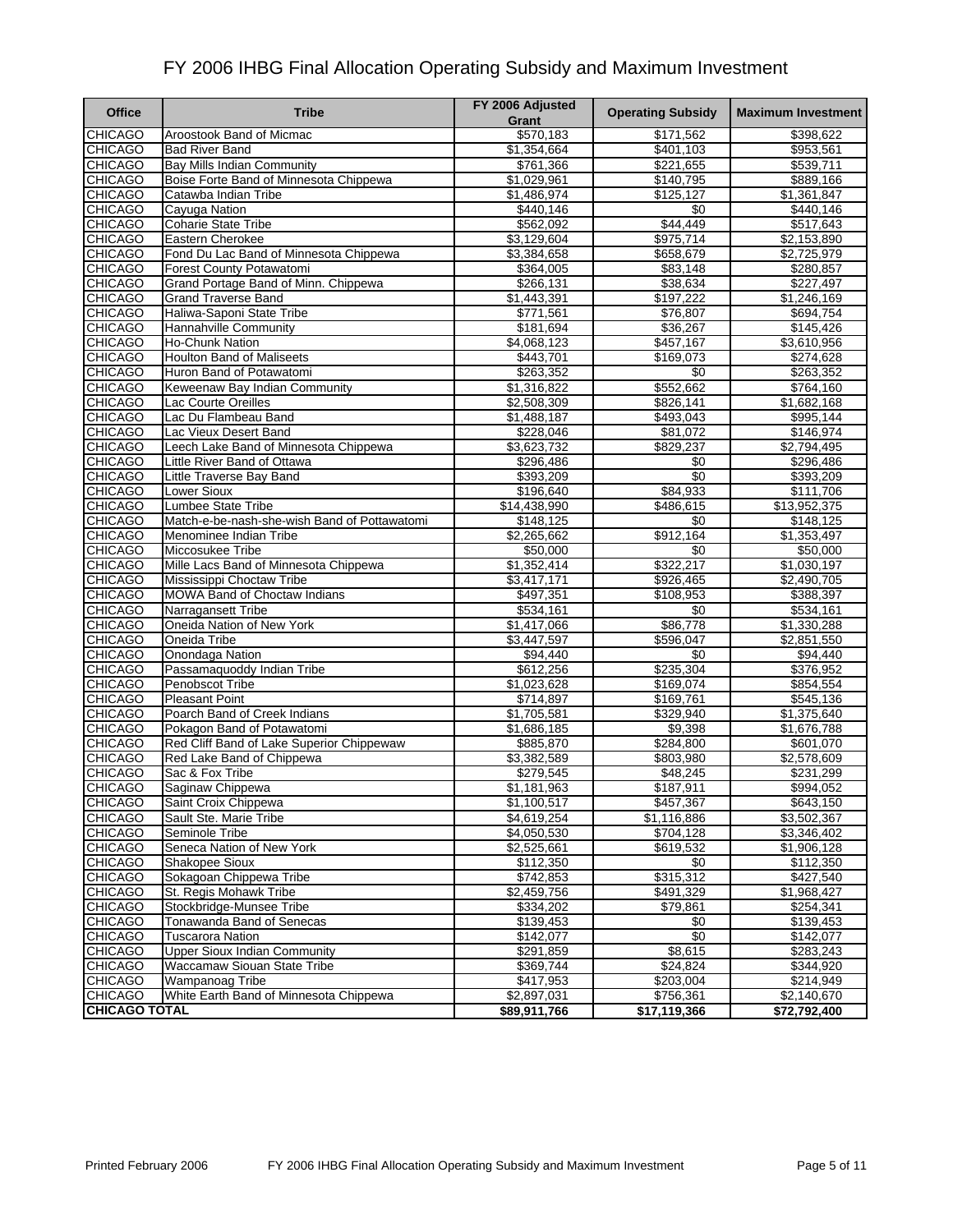| <b>Office</b>       | <b>Tribe</b>                                 | FY 2006 Adjusted<br>Grant | <b>Operating Subsidy</b> | <b>Maximum Investment</b> |
|---------------------|----------------------------------------------|---------------------------|--------------------------|---------------------------|
| <b>DENVER</b>       | <b>Blackfeet Tribe</b>                       | \$5,936,534               | \$2,085,461              | \$3,851,074               |
| <b>DENVER</b>       | <b>Cheyenne River Sioux</b>                  | \$5.090.276               | \$1,654,412              | \$3,435,864               |
| <b>DENVER</b>       | <b>Crow Creek Sioux</b>                      | \$1,022,089               | \$473,423                | \$548,665                 |
| <b>DENVER</b>       | Crow Tribe                                   | \$2,260,039               | \$538,113                | \$1,721,926               |
| <b>DENVER</b>       | <b>Flandreau Santee Sioux</b>                | \$346,126                 | \$129,885                | \$216,241                 |
| <b>DENVER</b>       | Fort Belknap Indian Community                | \$2,159,860               | \$730,384                | \$1,429,476               |
| <b>DENVER</b>       | Fort Peck Assiniboine and Sioux              | \$4,537,310               | \$1,259,181              | \$3,278,129               |
| <b>DENVER</b>       | <b>Ft. Berthold Affiliated Tribes</b>        | \$3,329,649               | \$1,045,607              | \$2,284,042               |
| <b>DENVER</b>       | <b>Goshute Reservation</b>                   | \$122,105                 | \$59,162                 | \$62,943                  |
| <b>DENVER</b>       | Lower Brule Sioux                            | $\overline{1,119,961}$    | 3392,995                 | $\frac{1}{126,967}$       |
| <b>DENVER</b>       | Northern Arapahoe                            | \$2,240,523               | \$468,201                | \$1,772,322               |
| <b>DENVER</b>       | Northern Cheyenne                            | \$2,817,359               | \$774,532                | \$2,042,827               |
| <b>DENVER</b>       | NW Band of Shoshone Nation                   | \$200,267                 | \$40,423                 | \$159,843                 |
| <b>DENVER</b>       | Oglala Sioux of Pine Ridge Reservation       | \$10,852,398              | \$2,837,122              | \$8,015,276               |
| <b>DENVER</b>       | Omaha Tribe                                  | \$1,429,964               | \$458,402                | \$971,561                 |
| <b>DENVER</b>       | Ponca Tribe of Nebraska                      | \$1,536,904               | \$135,319                | \$1,401,586               |
| <b>DENVER</b>       | Rocky Boy Chippewa-Cree                      | \$2,304,656               | \$796,472                | $\overline{31,508,184}$   |
| <b>DENVER</b>       | <b>Rosebud Sioux</b>                         | \$6,004,064               | \$1,977,519              | \$4,026,545               |
| <b>DENVER</b>       | Salish and Kootenai Tribes                   | $\overline{$4,058,381}$   | \$1,314,361              | \$2,744,020               |
| <b>DENVER</b>       | Santee Sioux Tribe                           | \$949,710                 | \$275,641                | \$674,069                 |
| <b>DENVER</b>       | Shoshone Tribe of the Wind River Reservation | \$1,623,466               | \$399,747                | \$1,223,719               |
| <b>DENVER</b>       | Sisseton-Wahpeton Oyate                      | \$3,513,772               | \$1,300,425              | \$2,213,347               |
| <b>DENVER</b>       | Skull Valley Band of Goshute                 | \$25,000                  | \$0                      | \$25,000                  |
| <b>DENVER</b>       | Southern Ute Tribe                           | \$1,204,518               | \$457,713                | \$746,805                 |
| <b>DENVER</b>       | Spirit Lake Sioux Tribe                      | \$2,024,400               | \$683,950                | \$1,340,450               |
| <b>DENVER</b>       | <b>Standing Rock Sioux</b>                   | \$4,475,958               | \$1,405,136              | \$3,070,821               |
| <b>DENVER</b>       | Turtle Mountain Band of Chippewa             | \$7,268,511               | \$2,135,358              | \$5,133,153               |
| <b>DENVER</b>       | Uintah & Ouray Ute Indian Tribe              | \$1,509,561               | \$288,426                | \$1,221,135               |
| <b>DENVER</b>       | <b>Utah Paiute Tribe</b>                     | \$2,251,275               | \$1,099,079              | \$1,152,196               |
| <b>DENVER</b>       | Ute Mountain Tribe                           | \$1,436,207               | \$471,045                | \$965,162                 |
| <b>DENVER</b>       | Winnebago Tribe                              | \$1,345,820               | \$432,760                | \$913,060                 |
| <b>DENVER</b>       | <b>Yankton Sioux</b>                         | \$2,019,524               | \$598,045                | \$1,421,478               |
| <b>DENVER TOTAL</b> |                                              | \$87,016,185              | \$26,718,300             | \$60,297.886              |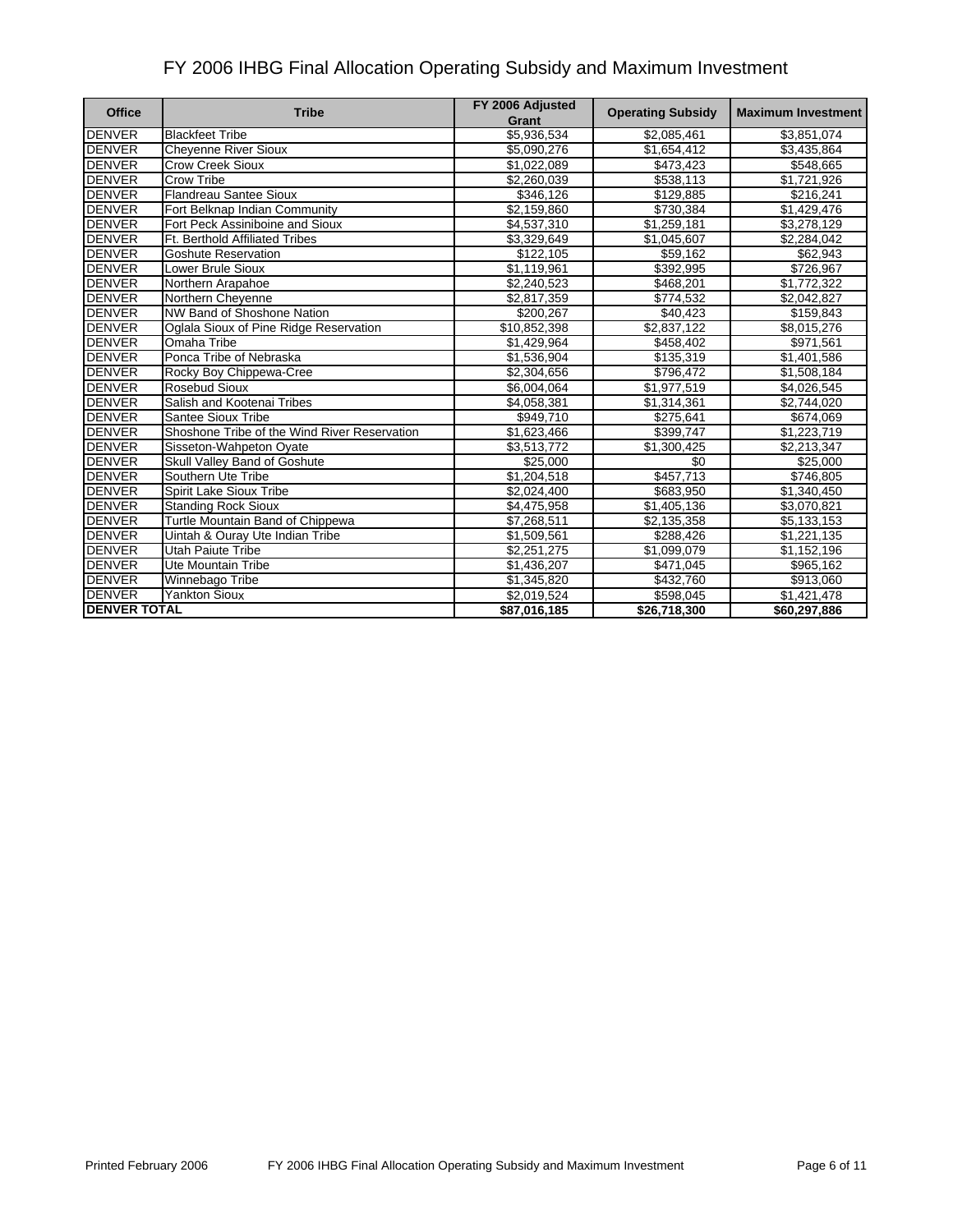| <b>Office</b>               | <b>Tribe</b>                               | FY 2006 Adjusted<br>Grant | <b>Operating Subsidy</b> | <b>Maximum Investment</b> |
|-----------------------------|--------------------------------------------|---------------------------|--------------------------|---------------------------|
|                             | OKLAHOMA Absentee-Shawnee                  | \$2,426,881               | \$855,742                | \$1,571,139               |
|                             | OKLAHOMA Alabama-Couchatta                 | \$136,598                 | \$24,092                 | \$112,506                 |
|                             | OKLAHOMA Alabama-Quassarte Tribal Town     | \$78,903                  | \$0                      | \$78,903                  |
| OKLAHOMA Apache Tribe       |                                            | \$1,146,812               | \$55,497                 | $\overline{1,091,315}$    |
| OKLAHOMA Caddo Tribe        |                                            | \$535,267                 | \$38,333                 | \$496,934                 |
|                             | OKLAHOMA Cherokee Nation                   | \$30,216,767              | \$8,211,024              | \$22,005,743              |
|                             | OKLAHOMA Cheyenne-Arapaho Tribes           | \$2,468,365               | \$129,084                | $\sqrt{2,339,282}$        |
| OKLAHOMA Chickasaw          |                                            | \$11,808,402              | \$3,695,264              | \$8,113,138               |
|                             | OKLAHOMA Chitimacha Tribe                  | \$112,354                 | \$16,275                 | \$96,079                  |
|                             | <b>OKLAHOMA</b> Choctaw Nation             | \$11,830,915              | \$2,132,534              | \$9,698,381               |
|                             | OKLAHOMA Citizen Band Potawatomi Tribe     | \$3,591,537               | \$58,068                 | \$3,533,469               |
|                             | OKLAHOMA Comanche Nation                   | \$2,225,003               | \$408,528                | \$1,816,476               |
|                             | OKLAHOMA Coushatta Tribe                   | \$88,507                  | \$6,425                  | \$82,083                  |
|                             | OKLAHOMA Delaware Nation of West Oklahoma  | \$93,631                  | \$6,039                  | \$87,592                  |
|                             | <b>OKLAHOMA</b> Eastern Shawnee Tribe      | \$54,818                  | \$5,059                  | \$49,759                  |
|                             | <b>OKLAHOMA Fort Sill Apache Tribe</b>     | \$94,951                  | \$5,977                  | \$88,974                  |
|                             | OKLAHOMA lowa Tribe of Kansas and Nebraska | \$416,998                 | \$125,824                | \$291,174                 |
|                             | OKLAHOMA lowa Tribe of Oklahoma            | \$115,071                 | \$2,448                  | \$112,623                 |
|                             | OKLAHOMA Jena Band of Choctaw              | \$76,206                  | $\sqrt{50}$              | \$76,206                  |
| OKLAHOMA Kaw Tribe          |                                            | \$760,669                 | \$50,222                 | \$710,448                 |
|                             | OKLAHOMA Kialegee Tribal Town              | \$46,821                  | \$0                      | \$46,821                  |
|                             | OKLAHOMA Kickapoo Tribe                    | \$820,415                 | \$190,559                | \$629,856                 |
|                             | OKLAHOMA Kickapoo Tribe of Oklahoma        | \$509,341                 | \$46,831                 | \$462,510                 |
| <b>OKLAHOMA</b> Kiowa Tribe |                                            | \$1,851,799               | \$122,253                | \$1,729,546               |
| OKLAHOMA Miami Tribe        |                                            | \$149,853                 | \$0                      | \$149,853                 |
| OKLAHOMA Modoc Tribe        |                                            | \$83,792                  | \$29,225                 | \$54,567                  |
|                             | OKLAHOMA Muscogee (Creek) Nation           | \$16, 136, 312            | \$1,296,707              | \$14,839,605              |
| OKLAHOMA Osage Tribe        |                                            | \$1,864,986               | \$124,434                | \$1,740,552               |
|                             | OKLAHOMA Otoe-Missouria Tribe              | \$282,771                 | \$107,416                | \$175,354                 |
| OKLAHOMA Ottawa Tribe       |                                            | \$247,320                 | \$0                      | \$247,320                 |
|                             | <b>OKLAHOMA</b> Pawnee Tribe               | \$566,482                 | \$65,315                 | \$501,166                 |
| OKLAHOMA Peoria Tribe       |                                            | \$1,316,956               | \$510,296                | \$806,660                 |
| <b>OKLAHOMA</b> Ponca Tribe |                                            | \$437,138                 | \$85,266                 | \$351,872                 |
|                             | OKLAHOMA Prairie Band of Potawatomi        | \$317,929                 | \$94,853                 | \$223,076                 |
|                             | OKLAHOMA Quapaw Tribe                      | \$288,844                 | \$422                    | \$288,422                 |
|                             | OKLAHOMA Sac and Fox of Missouri           | \$198,468                 | \$65,751                 | \$132,717                 |
|                             | OKLAHOMA Sac and Fox Tribe                 | $\overline{$1,691,877}$   | \$265,247                | \$1,426,630               |
|                             | <b>OKLAHOMA</b> Seminole Nation            | \$1,529,048               | \$573,597                | \$955,452                 |
|                             | OKLAHOMA Seneca-Cayuga                     | \$116,231                 | \$0                      | \$116,231                 |
| OKLAHOMA Shawnee            |                                            | \$25,000                  | \$0                      | \$25,000                  |
|                             | OKLAHOMA Texas Band of Kickapoo Indians    | \$254,186                 | \$41,137                 | \$213,049                 |
|                             | OKLAHOMA Thlopthlocco Tribal Town          | \$109,024                 | \$0                      | \$109,024                 |
|                             | OKLAHOMA Tonkawa Tribe                     | \$384,208                 | \$128,481                | \$255,727                 |
|                             | OKLAHOMA Tunica-Biloxi Tribe               | \$296,276                 | \$0                      | \$296,276                 |
|                             | OKLAHOMA United Keetoowah                  | \$25,000                  | \$0                      | \$25,000                  |
| OKLAHOMA Wichita Tribe      |                                            | \$390,239                 | \$98,172                 | \$292,067                 |
|                             | <b>OKLAHOMA</b> Wyandotte Nation           | \$525,292                 | \$7,550                  | \$517,742                 |
| <b>OKLAHOMA TOTAL</b>       |                                            | \$98,744,264              | \$19,679,947             | \$79,064,317              |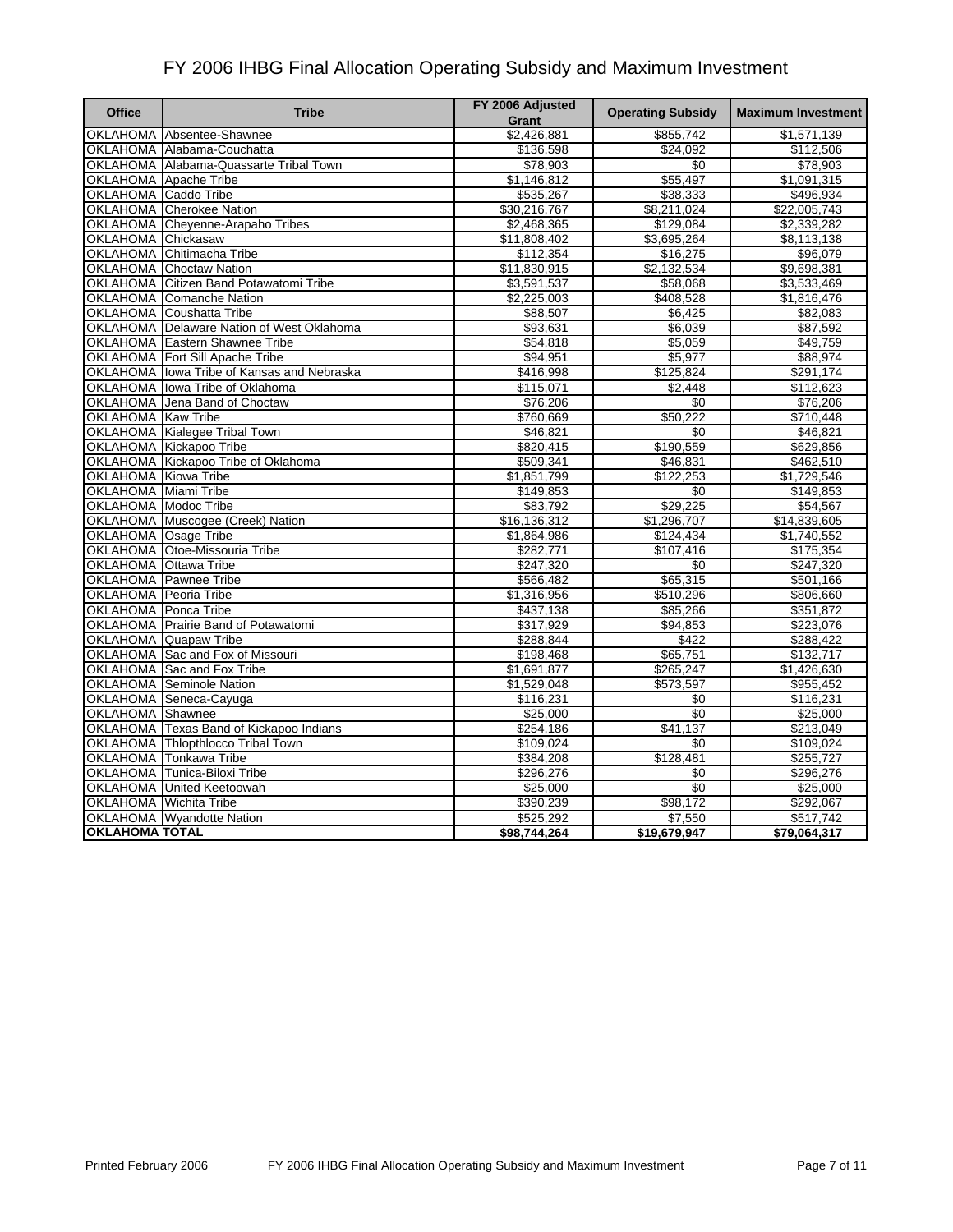| <b>Office</b>                    | <b>Tribe</b>                                         | FY 2006 Adjusted         | <b>Operating Subsidy</b> | <b>Maximum Investment</b> |
|----------------------------------|------------------------------------------------------|--------------------------|--------------------------|---------------------------|
|                                  |                                                      | Grant                    |                          |                           |
| <b>PHOENIX</b>                   | Acoma Pueblo                                         | \$1,069,440              | \$140,648                | \$928,792                 |
| PHOENIX                          | Agua Caliente Band of Cahuilla                       | \$118,117                | \$0                      | \$118,117                 |
| <b>PHOENIX</b>                   | Ak-Chin                                              | \$361,795                | \$127,664                | \$234,130                 |
| <b>PHOENIX</b><br>PHOENIX        | Alturas Rancheria<br>Auburn Rancheria                | \$50,000                 | \$0<br>\$0               | \$50,000<br>\$140,755     |
| <b>PHOENIX</b>                   | Augustine Band of Cahuilla                           | \$140,755<br>\$25,000    | $\overline{50}$          | \$25,000                  |
| PHOENIX                          | Barona Group of Capitan Grande                       | \$75,877                 | \$22,501                 | \$53,376                  |
| <b>PHOENIX</b>                   | Berry Creek Rancheria                                | \$518,958                | \$112,412                | \$406,546                 |
| <b>PHOENIX</b>                   | Big Lagoon Rancheria                                 | \$35,932                 | \$0                      | \$35,932                  |
| <b>PHOENIX</b>                   | <b>Big Pine Band</b>                                 | \$172,572                | \$53,309                 | \$119,263                 |
| PHOENIX                          | <b>Big Sandy Rancheria</b>                           | \$45,197                 | \$0                      | \$45,197                  |
| PHOENIX                          | <b>Big Valley Rancheria</b>                          | \$268,486                | \$0                      | \$268,486                 |
| <b>PHOENIX</b>                   | <b>Blue Lake Rancheria</b>                           | \$25,000                 | \$0                      | \$25,000                  |
| PHOENIX                          | <b>Bridgeport Paiute Indian Colony</b>               | \$175,408                | \$89,420                 | \$85,988                  |
| <b>PHOENIX</b>                   | Buena Vista Rancheria                                | \$25,000                 | $\overline{50}$          | \$25,000                  |
| PHOENIX                          | Cabazon Band                                         | \$50,000                 | \$0                      | \$50,000                  |
| <b>PHOENIX</b>                   | Cahuilla Band                                        | \$81,547                 | \$12,718                 | \$68,829                  |
| <b>PHOENIX</b>                   | California Valley Miwok Tribe                        | \$50,000                 | \$0                      | \$50,000                  |
| PHOENIX                          | Campo Band                                           | \$668,255                | \$218,133                | \$450,122                 |
| <b>PHOENIX</b>                   | Cedarville Rancheria                                 | \$25,000                 | \$0                      | \$25,000                  |
| <b>PHOENIX</b><br><b>PHOENIX</b> | Chemehuevi<br>Chicken Ranch Rancheria                | \$863,289<br>\$78,249    | \$256,672<br>\$11,412    | \$606,617                 |
| <b>PHOENIX</b>                   | Chico Rancheria                                      | \$274,265                | \$0                      | \$66,837<br>\$274,265     |
| <b>PHOENIX</b>                   | Cloverdale Rancheria                                 | \$268,818                | $\overline{50}$          | \$268,818                 |
| <b>PHOENIX</b>                   | Cochiti Pueblo                                       | \$295,739                | \$72,277                 | \$223,462                 |
| PHOENIX                          | <b>Cocopah Tribe</b>                                 | \$542,310                | \$322,955                | \$219,355                 |
| PHOENIX                          | Cold Springs Rancheria                               | \$276,885                | \$136,296                | \$140,589                 |
| <b>PHOENIX</b>                   | Colorado River Indian Tribes                         | \$2,194,031              | \$713,647                | $\overline{1,480,384}$    |
| PHOENIX                          | Colusa Rancheria                                     | \$24,915                 | \$0                      | \$24,915                  |
| PHOENIX                          | Cortina Rancheria                                    | \$96,727                 | \$0                      | \$96,727                  |
| PHOENIX                          | Coyote Valley Band                                   | \$420,938                | \$107,382                | \$313,556                 |
| <b>PHOENIX</b>                   | Death Valley Timba-Sha                               | \$173,721                | \$0                      | \$173,721                 |
| <b>PHOENIX</b>                   | Dry Creek Rancheria                                  | \$387,866                | $\overline{50}$          | \$387,866                 |
| PHOENIX                          | Duck Valley Shoshone-Paiute                          | \$990,362                | \$386,759                | \$603,603                 |
| <b>PHOENIX</b>                   | Duckwater Shoshone                                   | \$192,989                | \$90,733                 | \$102,255                 |
| PHOENIX                          | <b>Elk Valley Rancheria</b>                          | \$25,000                 | \$0                      | \$25,000                  |
| <b>PHOENIX</b>                   | <b>Ely Shoshone</b>                                  | \$276,374                | \$151,750                | \$124,624                 |
| PHOENIX<br>PHOENIX               | Enterprise Rancheria<br>Ewijaapaayp Band of Kumeyaay | \$296,293<br>\$25,000    | \$0<br>$\sqrt{6}$        | \$296,293<br>\$25,000     |
| <b>PHOENIX</b>                   | Fallon Paiute-Shoshone                               | \$978,047                | \$300,239                | \$677,808                 |
| PHOENIX                          | <b>Fort Bidwell</b>                                  | \$225,864                | \$87,534                 | \$138,330                 |
| <b>PHOENIX</b>                   | Fort Independence                                    | \$76,301                 | \$11,042                 | \$65,259                  |
| <b>PHOENIX</b>                   | Fort McDermitt Paiute and Shoshone                   | \$136,839                | \$0                      | \$136,839                 |
| PHOENIX                          | Fort McDowell Yavapai Nation                         | \$92,163                 | \$0                      | \$92,163                  |
| <b>PHOENIX</b>                   | <b>Fort Mojave Tribe</b>                             | \$833,447                | \$457,335                | \$376,112                 |
| <b>PHOENIX</b>                   | Gila River                                           | \$7,639,922              | \$2,969,034              | \$4,670,888               |
| <b>PHOENIX</b>                   | Graton Rancheria                                     | \$298,590                | \$0                      | \$298,590                 |
| <b>PHOENIX</b>                   | Greenville Rancheria                                 | \$119,921                | \$0                      | \$119,921                 |
| <b>PHOENIX</b>                   | Grindstone Rancheria                                 | \$353,596                | \$138,487                | \$215,109                 |
| <b>PHOENIX</b>                   | Guidiville Rancheria                                 | \$244,484                | \$82,742                 | \$161,742                 |
| <b>PHOENIX</b>                   | Havasupai                                            | \$308,775                | \$0                      | \$308,775                 |
| <b>PHOENIX</b>                   | Hoopa Valley                                         | \$1,752,912              | \$394,995                | \$1,357,917               |
| PHOENIX                          | Hopi                                                 | \$2,895,084              | \$300,461<br>\$87.097    | \$2,594,623               |
| <b>PHOENIX</b><br>PHOENIX        | <b>Hopland Rancheria</b><br>Hualapai                 | \$488,956<br>\$1,830,015 | \$690,751                | \$401,859<br>\$1,139,264  |
| <b>PHOENIX</b>                   | Inaja Band                                           | \$25,000                 | \$0                      | \$25,000                  |
| <b>PHOENIX</b>                   | Ione Band of Miwok Indians                           | \$172,278                | \$0                      | \$172,278                 |
| PHOENIX                          | Isleta Pueblo                                        | \$778,196                | \$120,849                | \$657,346                 |
| <b>PHOENIX</b>                   | Jackson Rancheria                                    | \$50,000                 | \$0                      | \$50,000                  |
| <b>PHOENIX</b>                   | Jamul Indian Village                                 | \$25,000                 | \$0                      | \$25,000                  |
| PHOENIX                          | Jemez Pueblo                                         | \$589,359                | \$48,749                 | \$540,611                 |
| PHOENIX                          | Jicarilla Reservation                                | \$1,318,529              | \$411,628                | \$906,901                 |
| <b>PHOENIX</b>                   | Kaibab Band of Paiute                                | \$352,070                | \$192,220                | \$159,849                 |
| <b>PHOENIX</b>                   | Karuk                                                | \$3,436,959              | \$770,925                | \$2,666,035               |
| <b>PHOENIX</b>                   | La Jolla Band                                        | \$266,572                | \$65,306                 | \$201,267                 |
| PHOENIX                          | La Posta Band                                        | \$25,000                 | \$0                      | \$25,000                  |
| <b>PHOENIX</b>                   | Laguna Pueblo                                        | \$1,510,121              | \$204,454                | \$1,305,667               |
| <b>PHOENIX</b>                   | Las Vegas Colony                                     | \$50,000                 | \$0                      | \$50,000                  |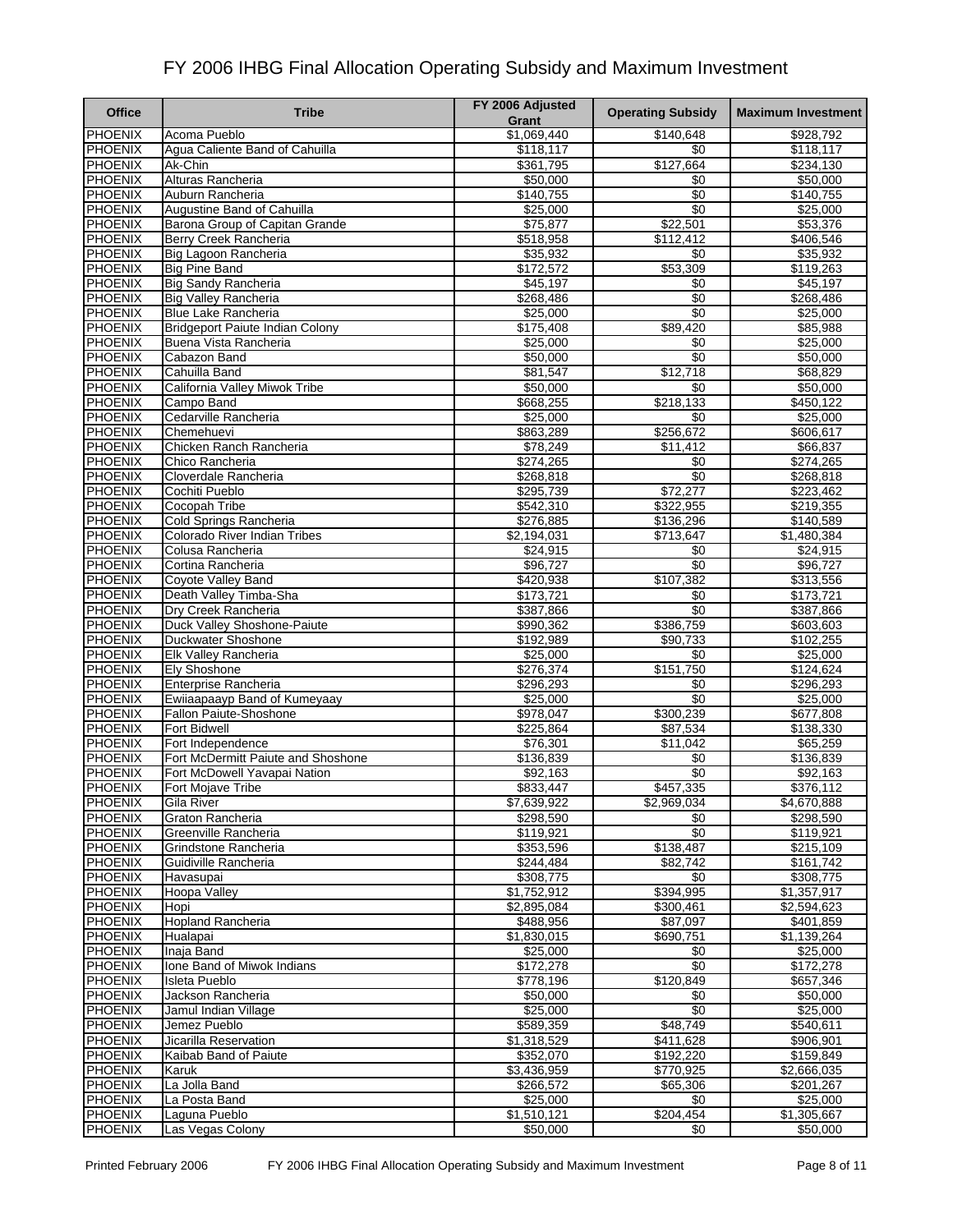| <b>Office</b>                    | <b>Tribe</b>                                         | FY 2006 Adjusted       | <b>Operating Subsidy</b> | <b>Maximum Investment</b> |
|----------------------------------|------------------------------------------------------|------------------------|--------------------------|---------------------------|
|                                  |                                                      | Grant                  |                          |                           |
| <b>PHOENIX</b>                   | Laytonville Rancheria                                | \$284,650              | \$136,885                | \$147,766                 |
| PHOENIX                          | Lone Pine Paiute-Shoshone                            | \$366,263              | \$182,364                | \$183,899                 |
| PHOENIX                          | Los Coyotes Band of Cahuilla                         | \$30,406               | \$0                      | \$30,406                  |
| <b>PHOENIX</b>                   | Lovelock Colony                                      | \$51,710               | \$0                      | \$51,710                  |
| <b>PHOENIX</b>                   | Lower Lake Rancheria                                 | \$50,000               | \$0                      | \$50,000                  |
| <b>PHOENIX</b>                   | Lytton Rancheria of California                       | \$163,736              | \$0                      | \$163,736                 |
| PHOENIX                          | Manchester Point Arena Rancheria                     | \$939,350              | \$170,196                | \$769,155                 |
| <b>PHOENIX</b>                   | Manzanita Band                                       | \$25,000               | \$0                      | \$25,000                  |
| <b>PHOENIX</b><br><b>PHOENIX</b> | Mesa Grande Band                                     | \$218,750              | \$127,088<br>\$1.060.831 | \$91,661                  |
|                                  | <b>Mescalero Reservation</b><br>Middletown Rancheria | \$2,331,400            |                          | \$1,270,570               |
| PHOENIX<br><b>PHOENIX</b>        | Moapa Band of Paiute                                 | \$50,082<br>\$323,739  | \$0<br>\$178,148         | \$50,082<br>\$145,591     |
| <b>PHOENIX</b>                   | Mooretown Rancheria                                  | \$1,083,767            | \$181,732                | \$902,034                 |
| PHOENIX                          | Morongo Band of Cahuilla                             | \$415,525              | \$89,024                 | \$326,502                 |
| <b>PHOENIX</b>                   | Nambe Pueblo                                         | \$648,580              | \$173,239                | \$475,341                 |
| <b>PHOENIX</b>                   | Navajo Nation                                        | \$86,112,736           | \$14,666,977             | \$71,445,759              |
| <b>PHOENIX</b>                   | North Fork Rancheria                                 | \$1,010,942            | \$0                      | \$1,010,942               |
| PHOENIX                          | Paiute-Shoshone of Bishop Colony                     | \$1,663,855            | \$170,447                | \$1,493,408               |
| PHOENIX                          | Pala Bank                                            | \$422,173              | \$99,322                 | \$322,851                 |
| <b>PHOENIX</b>                   | Pascua Yaqui Tribe                                   | \$4,772,048            | \$1,890,682              | \$2,881,367               |
| <b>PHOENIX</b>                   | Paskenta Band of Nomlaki Indian                      | \$201,210              | \$0                      | \$201,210                 |
| <b>PHOENIX</b>                   | Pauma Band                                           | \$83,696               | \$16,251                 | \$67,446                  |
| <b>PHOENIX</b>                   | Pechanga Band                                        | \$108,134              | \$0                      | \$108,134                 |
| <b>PHOENIX</b>                   | Picayune Rancheria                                   | \$1,009,539            | \$64,873                 | \$944,666                 |
| <b>PHOENIX</b>                   | Picuris Pueblo                                       | \$103,178              | \$11,299                 | \$91,879                  |
| <b>PHOENIX</b>                   | Pinoleville Rancheria                                | \$65,386               | \$0                      | \$65,386                  |
| PHOENIX                          | <b>Pit River Tribe</b>                               | \$1,403,490            | \$0                      | \$1,403,490               |
| PHOENIX                          | Pojoaque Pueblo                                      | \$205,166              | \$30,253                 | \$174,913                 |
| PHOENIX                          | Potter Valley Rancheria                              | \$125,996              | \$0                      | \$125,996                 |
| PHOENIX                          | <b>Pyramid Lake Paiute</b>                           | \$794,533              | \$354,411                | \$440,121                 |
| <b>PHOENIX</b>                   | <b>Quartz Valley Reservation</b>                     | \$250,042              | \$97,964                 | \$152,079                 |
| <b>PHOENIX</b>                   | Quechan Tribe                                        | \$1,341,021            | \$552,542                | \$788,478                 |
| PHOENIX                          | Ramona Band                                          | \$25,000               | \$0                      | \$25,000                  |
| <b>PHOENIX</b>                   | Redding Rancheria                                    | \$197,127              | \$0                      | \$197,127                 |
| PHOENIX                          | Redwood Valley Rancheria                             | \$175,530              | \$40,136                 | \$135,395                 |
| PHOENIX                          | Reno-Sparks Colony                                   | \$1,234,261            | \$434,348                | \$799,913                 |
| PHOENIX                          | Resighini Rancheria                                  | \$25,000               | \$0                      | \$25,000                  |
| PHOENIX                          | <b>Rincon Reservation</b>                            | \$371,771              | \$141,653                | \$230,118                 |
| PHOENIX                          | Robinson Rancheria                                   | \$472,347              | \$76,174                 | \$396,173                 |
| PHOENIX                          | Rohnerville Rancheria (Bear River Band)              | \$64,632               | \$0                      | \$64,632                  |
| PHOENIX                          | Round Valley Reservation                             | \$2,806,872            | \$230,431                | \$2,576,442               |
| <b>PHOENIX</b>                   | Rumsey Rancheria                                     | \$50,000               | $\frac{1}{20}$           | \$50,000                  |
| <b>PHOENIX</b><br>PHOENIX        | Salt River Puma-Maricopa                             | \$2,426,886            | \$849,897                | \$1,576,989               |
| <b>PHOENIX</b>                   | San Carlos Apache<br>San Felipe Pueblo               | \$5,368,920            | \$2,052,477<br>\$0       | \$3,316,443<br>\$523,971  |
| <b>PHOENIX</b>                   | San Ildefonso Pueblo                                 | \$523,971<br>\$356,813 | \$126,532                | \$230,281                 |
| <b>PHOENIX</b>                   | San Juan Pueblo                                      | \$489,529              | \$74,115                 | \$415,413                 |
| <b>PHOENIX</b>                   | San Juan Southern Paiute Tribe                       | \$125,538              | \$0                      | \$125,538                 |
| <b>PHOENIX</b>                   | San Manuel Band                                      | \$50,000               | \$0                      | \$50,000                  |
| <b>PHOENIX</b>                   | San Pasqual Band                                     | \$480,696              | \$188,814                | \$291,882                 |
| <b>PHOENIX</b>                   | San Rosa Band of Cahuilla                            | \$39,638               | \$3,913                  | \$35,725                  |
| <b>PHOENIX</b>                   | Sandia Pueblo                                        | \$186,195              | \$18,924                 | \$167,271                 |
| <b>PHOENIX</b>                   | Santa Ana Pueblo                                     | \$117,091              | \$20,480                 | \$96,611                  |
| <b>PHOENIX</b>                   | Santa Clara Pueblo                                   | \$648,438              | \$100,457                | \$547,980                 |
| <b>PHOENIX</b>                   | Santa Rosa Rancheria                                 | \$410,023              | \$187,840                | \$222,183                 |
| <b>PHOENIX</b>                   | Santa Ynez Band of Chumash                           | \$259,497              | \$11,268                 | \$248,229                 |
| <b>PHOENIX</b>                   | Santa Ysabel Reservation                             | \$87,915               | \$0                      | \$87,915                  |
| PHOENIX                          | Santo Domingo Pueblo                                 | \$901,373              | \$141,732                | \$759,641                 |
| <b>PHOENIX</b>                   | Scotts Valley (Pomo)                                 | \$96,749               | \$0                      | \$96,749                  |
| <b>PHOENIX</b>                   | Sherwood Valley Rancheria                            | \$365,255              | \$96,877                 | \$268,377                 |
| <b>PHOENIX</b>                   | Shingle Springs Rancheria                            | \$294,377              | \$0                      | \$294,377                 |
| PHOENIX                          | Smith River Rancheria                                | \$746,417              | \$0                      | \$746,417                 |
| <b>PHOENIX</b>                   | Soboba Band                                          | \$432,499              | \$144,727                | \$287,772                 |
| <b>PHOENIX</b>                   | <b>Stewarts Point Rancheria</b>                      | \$383,211              | \$0                      | \$383,211                 |
| <b>PHOENIX</b>                   | Sulphur Bank Rancheria                               | \$67,113               | $\overline{50}$          | \$67,113                  |
| <b>PHOENIX</b>                   | Summit Lake Paiute Tribe                             | \$25,000               | \$0                      | \$25,000                  |
| <b>PHOENIX</b>                   | Susanville Rancheria                                 | \$585,571              | \$178,807                | \$406,764                 |
| <b>PHOENIX</b>                   | Sycuan Band of Kumeyaay Nation                       | \$50,000               | \$0                      | \$50,000                  |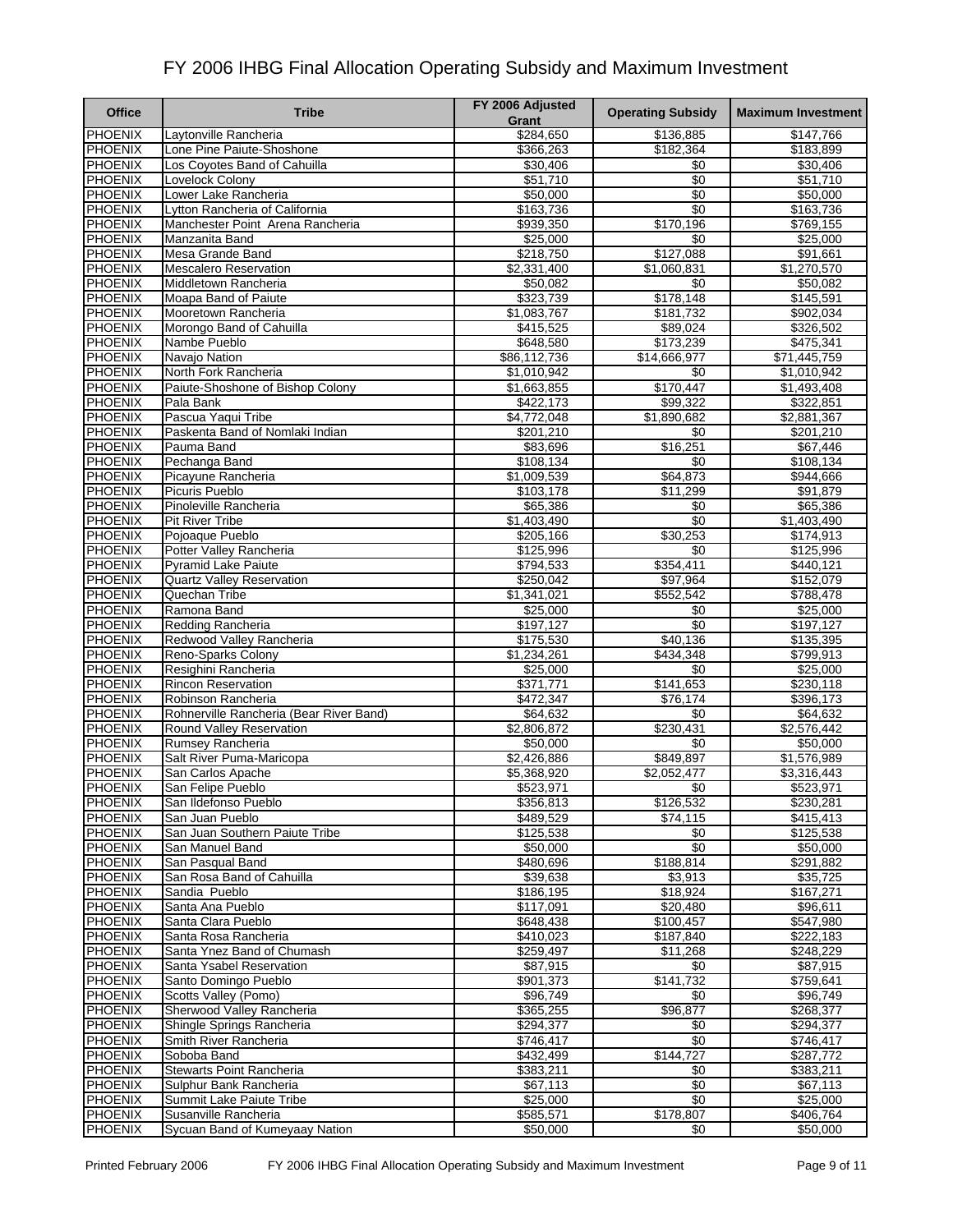| <b>Office</b>        | <b>Tribe</b>                           | FY 2006 Adjusted<br>Grant | <b>Operating Subsidy</b> | <b>Maximum Investment</b> |
|----------------------|----------------------------------------|---------------------------|--------------------------|---------------------------|
| <b>PHOENIX</b>       | Table Bluff Rancheria, Wiyot Tribe     | \$41,091                  | \$0                      | \$41,091                  |
| <b>PHOENIX</b>       | Table Mountain Rancheria               | \$50,000                  | \$0                      | \$50,000                  |
| <b>PHOENIX</b>       | Taos Pueblo                            | \$738,033                 | \$97,703                 | \$640,329                 |
| <b>PHOENIX</b>       | Te-Moak                                | \$1,448,059               | \$604,027                | \$844,032                 |
| <b>PHOENIX</b>       | Tesuque Pueblo                         | \$179,794                 | \$28,524                 | \$151,270                 |
| <b>PHOENIX</b>       | Tohono O'Odham Nation                  | \$5,782,866               | \$997,612                | \$4,785,254               |
| <b>PHOENIX</b>       | Tonto Apache of Arizona                | \$34,145                  | \$0                      | \$34,145                  |
| <b>PHOENIX</b>       | Torres-Martinez Band of Cahuilla       | \$265,808                 | \$75,165                 | \$190,644                 |
| <b>PHOENIX</b>       | <b>Trinidad Rancheria</b>              | \$43,960                  | \$0                      | \$43,960                  |
| <b>PHOENIX</b>       | Tule River Indian Tribe                | \$707,770                 | \$290,611                | \$417,159                 |
| <b>PHOENIX</b>       | Tulomne Rancheria                      | \$404.383                 | \$65,709                 | \$338,674                 |
| <b>PHOENIX</b>       | Twenty Nine Palms Band                 | \$50,000                  | \$0                      | \$50,000                  |
| <b>PHOENIX</b>       | Upper Lake Rancheria (Habematolel Pomo | \$95,435                  | \$0                      | \$95,435                  |
| <b>PHOENIX</b>       | Utu Utu Gwaiti Paiute                  | \$37,540                  | \$0                      | \$37,540                  |
| PHOENIX              | Viejas Group of Capitan Grande         | \$200,546                 | \$73,241                 | \$127,304                 |
| <b>PHOENIX</b>       | <b>Walker River Paiute Tribe</b>       | \$1,011,133               | \$375,183                | \$635,950                 |
| <b>PHOENIX</b>       | <b>Washoe Tribe</b>                    | \$1,315,019               | \$496,166                | \$818,853                 |
| <b>PHOENIX</b>       | White Mountain Apache (Fort Apache)    | \$7,317,157               | \$1,859,917              | \$5,457,240               |
| <b>PHOENIX</b>       | Winnemucca Colony                      | \$50,000                  | \$0                      | \$50,000                  |
| PHOENIX              | Yavapai-Apache (Camp Verde)            | \$882,047                 | \$301,705                | \$580,342                 |
| <b>PHOENIX</b>       | Yavapai-Prescott                       | \$25,000                  | \$0                      | \$25,000                  |
| <b>PHOENIX</b>       | Yerington Paiute Tribe                 | \$366,321                 | \$98,469                 | \$267,853                 |
| <b>PHOENIX</b>       | Yomba Shoshone Tribe                   | \$180,034                 | \$97,438                 | \$82,596                  |
| <b>PHOENIX</b>       | Ysleta Del Sur                         | \$666,425                 | \$17,325                 | \$649,100                 |
| <b>PHOENIX</b>       | <b>Yurok Tribe</b>                     | \$2,487,504               | \$66,030                 | \$2,421,473               |
| <b>PHOENIX</b>       | Zia Pueblo                             | \$227,866                 | \$33,238                 | \$194,628                 |
| <b>PHOENIX</b>       | Zuni Tribe                             | \$2,580,884               | \$719,242                | \$1,861,642               |
| <b>PHOENIX TOTAL</b> |                                        | \$193,346,291             | \$42,031,971             | \$151,314,321             |